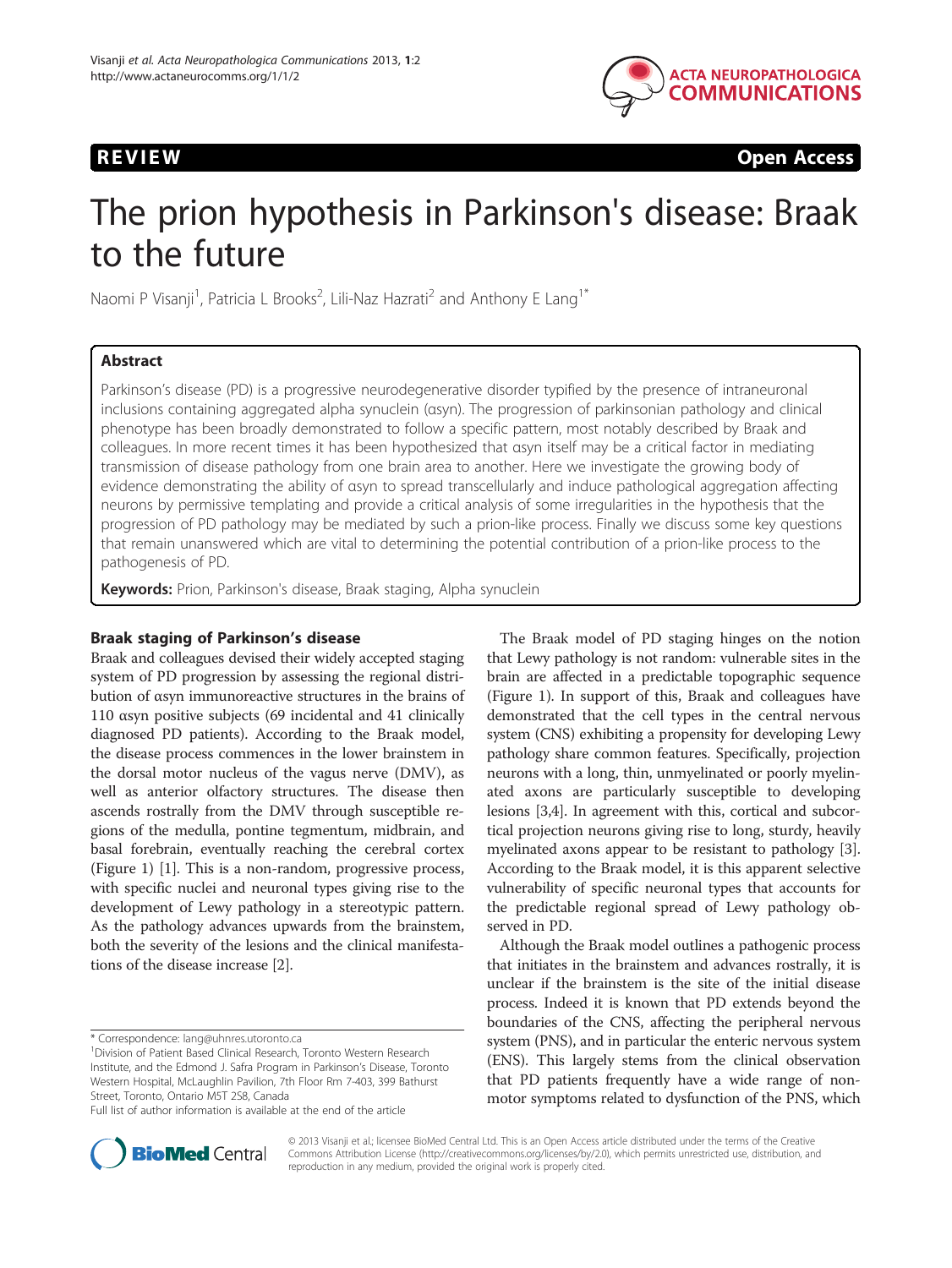<span id="page-1-0"></span>

often precede the motor symptoms of PD. In support of this, Lewy pathology is found throughout the PNS in both clinically diagnosed PD patients [[5\]](#page-9-0) as well as cases of clinically asymptomatic incidental Lewy body disease (ILBD) [[6-8\]](#page-9-0). The finding of Lewy Bodies in the brains of asymptomatic individuals without parkinsonism (i.e., ILBD) is of particular interest as these cases are thought to represent presymptomatic PD in the very beginning stages of the disease process [[7](#page-9-0)].

Braak and colleagues have put forth the notion that the pathogenic process of PD begins when an environmental insult enters the body and subsequently gains access to the CNS, where it then spreads trans-synaptically from one vulnerable brain region to the next [[3](#page-9-0),[9\]](#page-9-0). This "dual-hit" hypothesis postulates that the unidentified neurotropic pathogen enters the brain through both a nasal and a gastric route. The nasal route is used to explain the early involvement of olfactory structures, as well as the olfactory dysfunction that is common in early PD [\[3,9](#page-9-0)]. In support of this, Lewy pathology is found in both the anterior olfactory nucleus as well as olfactory bulb mitral cells, the projection neurons that receive input from the olfactory epithelium [\[1,10](#page-9-0)].

Despite the initial involvement of the olfactory system, Braak *et al.* [[3](#page-9-0)] do not consider olfactory structures to be the point of departure for Lewy pathology to the rest

of the brain. Instead, they propose that the unknown pathogen gains access to the brain through the gastric system. The gastric route would fit with the early involvement of the ENS in PD. Like olfactory impairment, gastrointestinal dysfunction is common in PD and seems to emerge early in the disease course [\[11](#page-9-0)], often preceding clinical parkinsonism by many years [\[12](#page-9-0)]. Lewy pathology has long been known to occur in the gastrointestinal tract of PD patients and is welldocumented in early, mid- and late PD [\[13](#page-9-0)-[17\]](#page-9-0). Its presence in the premotor phase of the disease has been supported by a recent study of three patients who were found to have αsyn staining in bowel biopsy samples obtained 2-5 years before they presented with signs of PD; such staining was not seen in 23 healthy controls [[16\]](#page-9-0). In accordance with the Braak model, the cells in the ENS that are vulnerable to Lewy pathology share the key characteristics of those vulnerable in the CNS (i.e. projection neurons with a long, thin, unmyelinated axon) [[18\]](#page-9-0). If the ENS is the site of induction for a potential PD-causing agent, a pathogenic insult entering the body via the gastrointestinal tract must then gain access to the CNS. The visceromotor projection neurons of the DMV give rise to preganglionic fibers that innervate the ENS. Braak *et al*. [\[3](#page-9-0)] have proposed it is these unmyelinated vagal preganglionic neurons that could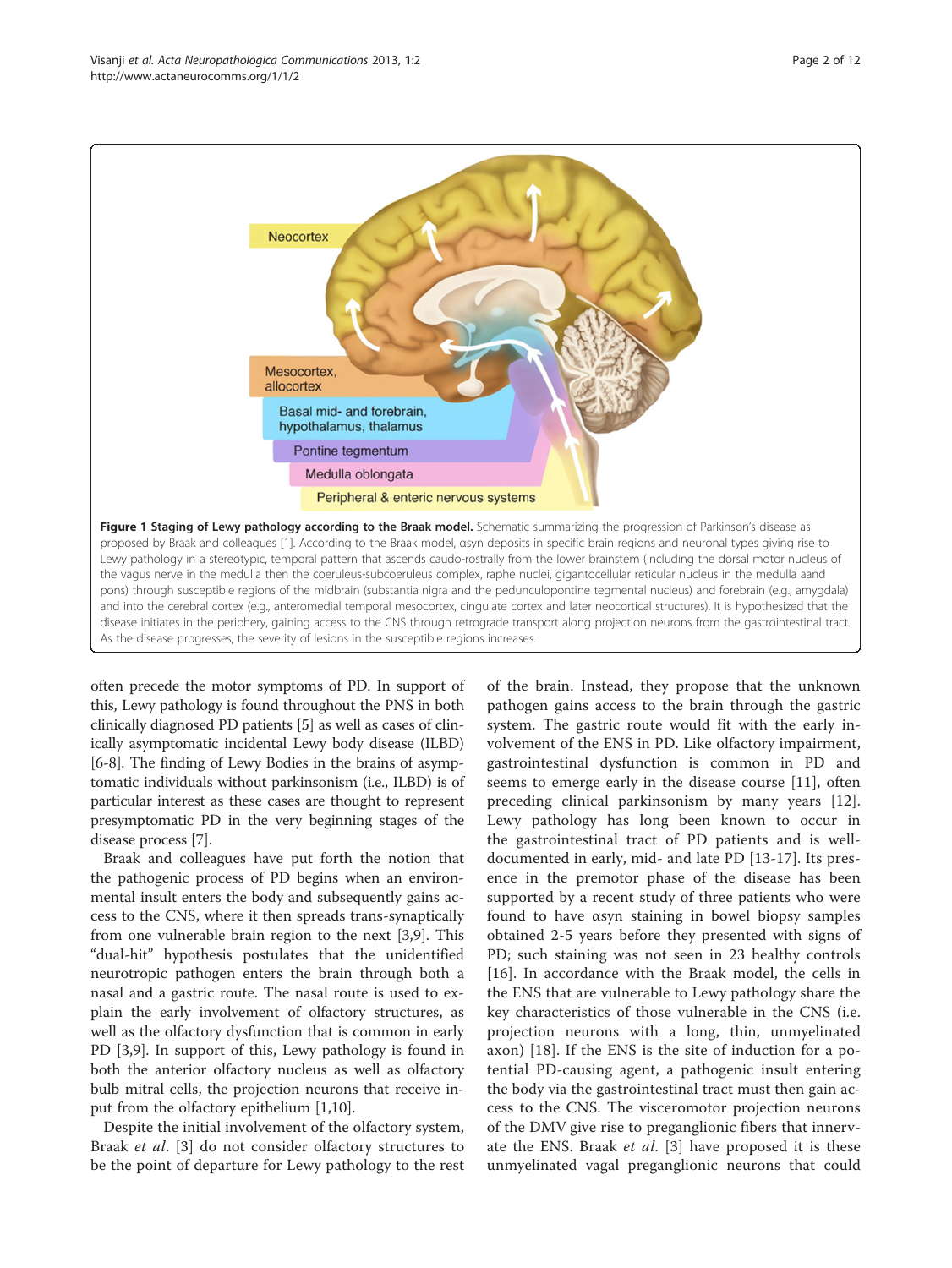provide the route for a pathogen to be retrogradely transported from the ENS into the CNS. This notion is supported by the observation that these vagal projection neurons are some of the first cells in the brain to display Lewy pathology [[3\]](#page-9-0). It may therefore be that a pathogenic agent enters the body and gains access to the gastrointestinal tract, invades vulnerable neurons in the ENS and is subsequently retrogradely transported to the CNS through vagal preganglionic fibers. Indeed, two recent reviews have proposed a similar mechanism by which misfolded proteins in a host of neurodegenerative diseases may spread from cell-to-cell within the ENS eventually reaching the CNS [\[19,20](#page-9-0)]. Thus, within the ENS, misfolded proteins, including αsyn, undergo spontaneous glycation to form advanced glycation end products (AGEs), which are excreted via exosomes. Once in the extracellular space, AGEs are recognized by cell surface receptors for advanced glycation end products (RAGEs) which act to internalize the misfolded AGE. AGE-RAGE binding activates multiple intracellular signaling pathways including a positive feedback loop whereby there is an increased cell surface expression of RAGE along with induction of oxidative stress and inflammation. Through this positive feedback, there is cell-to-cell spreading of disease throughout the enteric wall, and perhaps beyond. In the context of Parkinson's disease, it is proposed that once in the DMV, the pathogen follows an ascending course, spreading from one susceptible cell group to the next (Figure [1](#page-1-0)).

# Parkinson's disease as a prion disorder

# Transplanted dopamine neurons in humans

The Braak model puts forth evidence for the progressive, stereotypic spread of an unknown pathogenic insult from one affected brain region to the next. Building on this, there has been considerable interest in recent years in the possibility that this disease progression is mediated in a prion-like fashion, with the spread and seeding of sequentially involved brain areas by misfolded proteins. The suggestion that PD may be a prion disorder stems from the observation of Lewy body pathology in embryonic dopamine neurons transplanted into the putamen of human PD patients [\[21](#page-9-0)-[24\]](#page-9-0). In four separate case reports, autopsies performed 10-22 years posttransplantation found evidence of αsyn-positive, Lewybody-like inclusions in grafted human dopamine neurons. Such inclusions are not normally seen in neurons of such a young age. These inclusions stained positively for thioflavin-S (indicating the presence of β-sheets) and ubiquitin and the affected transplants showed reduced dopamine transporter and tyrosine hydroxylase levels. In concert with the discussed evidence of a sequential staging of PD pathology, these observations lead to the proposal that the progression of PD may be mediated by a prionlike process [\[25,26\]](#page-9-0). Furthermore, in contrast to Braak et al.'s thinking, the proposal was made that αsyn itself may be the pathogenic factor underlying the spread of the disease. Adding weight to this proposal, similar prion-like mechanisms have been proposed for other proteins involved in several other neurodegenerative diseases, including Alzheimer's, Huntington's and amyotrophic lateral sclerosis [\[27-29\]](#page-9-0).

# In vitro evidence

Prions are composed of the PrPsc protein, a misfolded form of endogenous PrPc, and underlie disorders such as Creutzfeldt-Jakob disease, bovine spongiform encephalopathy and scrapie [[30](#page-9-0)]. The conversion of alpha helical PrPc to the β-sheet rich PrPsc confers an infectivity that is the defining feature of a prion [[31](#page-9-0)]. Indeed, as all other known infectious agents contain either DNA or RNA, the term prion, derived from the words proteinaceous and infectious, was given to this unique PrPsc protein [[32\]](#page-9-0). Though the precise molecular mechanisms underlying the propagation of the prion protein are unknown, it is universally accepted that PrPsc acts as a template upon which native PrPc is refolded into PrPsc. Extensive in vitro studies have shown that, when incubated at 37°C, monomeric αsyn forms fibrils reminiscent of those contained in Lewy bodies in PD [\[33](#page-9-0)[-35](#page-10-0)]. Furthermore, existing fibrils can act as seeds, promoting fibrillization of surrounding monomeric αsyn [\[36](#page-10-0)]. Closer inspection of the nature of the seed-induced fibrils has revealed that addition of seeds produced from αsyn bearing the A30P mutation to wildtype monomeric αsyn leads to the generation of fibrils with the same character as A30P fibrils [\[37](#page-10-0)]. Thus it would appear that the assembly of wildtype fibrils induced by A30P seeds involves a conformational change in wildtype αsyn to that of A30P. This process is remarkably similar to that described for the templated conversion of PrPc to PrPsc. In the same study it was noted that the addition of wildtype seeds to monomeric A30P αsyn did not involve a conversion to the wildtype fibril. This feature of templated conversion seems to apply to the A30P αsyn mutation responsible for a small number of familial cases of PD but not to the wildtype form of αsyn responsible for the majority of cases of PD. Thus, in the context of this review regarding PD we would define a prion-like mechanism of disease propagation as a mechanism by which native protein with rich α-helical structure is refolded into a toxic form with high β-sheet structure triggering the misfolding of further native protein in a selfperpetuating process. A form of the protein capable of triggering this process can be conferred from one cell to another, thus inducing progressive neurodegeneration.

Beyond the test tube, a series of in vitro tissue culture experiments have demonstrated the following features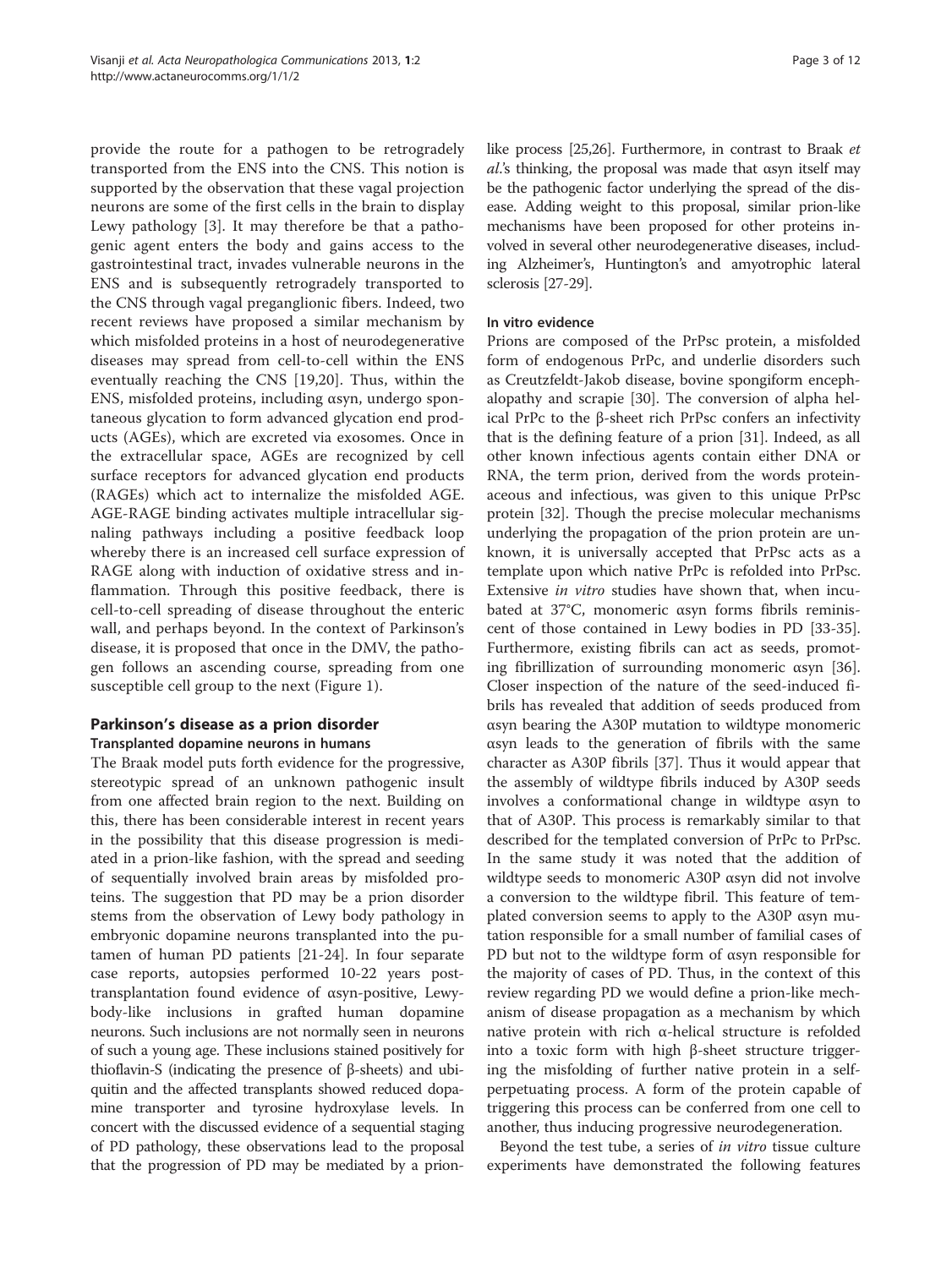that make αsyn an attractive candidate as the pathogenic factor implicated in the prion-like spread of PD pathology: 1) Fibrillar αsyn has been shown to be transported via axonal transport [\[38](#page-10-0)]. 2) Monomeric and aggregated forms of αsyn, contained in cytosolic vesicles, are released from neurons by an unconventional exocytotic mechanism [[39\]](#page-10-0). 3) Aggregated forms of αsyn (fibrillar and non-fibrillar oligomers) are taken up into neurons via conventional endocytosis, whereby they can move through the endosomal pathway and are eventually degraded by the lysosome [[40\]](#page-10-0). 4) Transduction of preformed fibrillar αsyn into cells overexpressing αsyn results in the formation of insoluble intracellular inclusions recapitulating several key features of Lewy bodies including size, subcellular localisation, β-pleated sheet conformation, and hyperphosphorylation and polyubiquitination of constituent αsyn [\[41\]](#page-10-0). Furthermore, using C-Myc tagged preformed αsyn fibrils, it has been demonstrated that soluble endogenous αsyn becomes recruited to these insoluble intracellular inclusions eventually comprising the major component [\[41](#page-10-0)]. Several other studies have employed co-cultures in a wide variety of cell lines to demonstrate the ability of exogenous αsyn, be it monomeric, oligomeric or fibrillar, to infiltrate

surrounding cells and induce a pathological aggregative response [\[42,43](#page-10-0)]. These cellular mechanisms, by which αsyn can be both released from and taken up by neurons, are illustrated in Figure 2. Thus, at the in vitro level there is compelling evidence that αsyn is capable of spreading an aggregation-inducing disease-like pathology from one neuron to another.

## In vivo studies

More recent studies have investigated the translation of these findings in vivo. Desplats et al. grafted green fluorescent protein (GFP) labelled mouse cortical neuronal stem cells (MCNSCs) into the hippocampus of mice overexpressing human αsyn [[43\]](#page-10-0). Using double immunofluorescence, these authors demonstrated that seven days post grafting ~2.5% of MCNSCs had taken up αsyn from the host tissue; 28 days post grafting this number had risen to  $\sim$ 15%. Although these data demonstrate host to graft transmission of αsyn in vivo, ultrastructural analysis of inclusion bodies within grafted cells found no evidence of the fibril or aggregate formation following infiltration by αsyn that was evident in their in vitro studies. A more recent study mimicked more closely the clinical situation grafting murine mesencephalic neurons



via (1) leakage from injured cells with compromised membrane integrity. Extracellular synuclein could then directly translocate the cell membrane and gain access to neighboring neurons (2). Synuclein can also be transmitted from cell-to-cell via conventional exocytosis and endocytosis (3). Synuclein can be packaged into exosomes which are released and taken up by surrounding cells (4).Tunneling nanotubes can form a direct connection between two cells potentially allowing synuclein to transfer freely from one cell to another (5). Finally, synuclein could be transmitted by direct synaptic contact (6).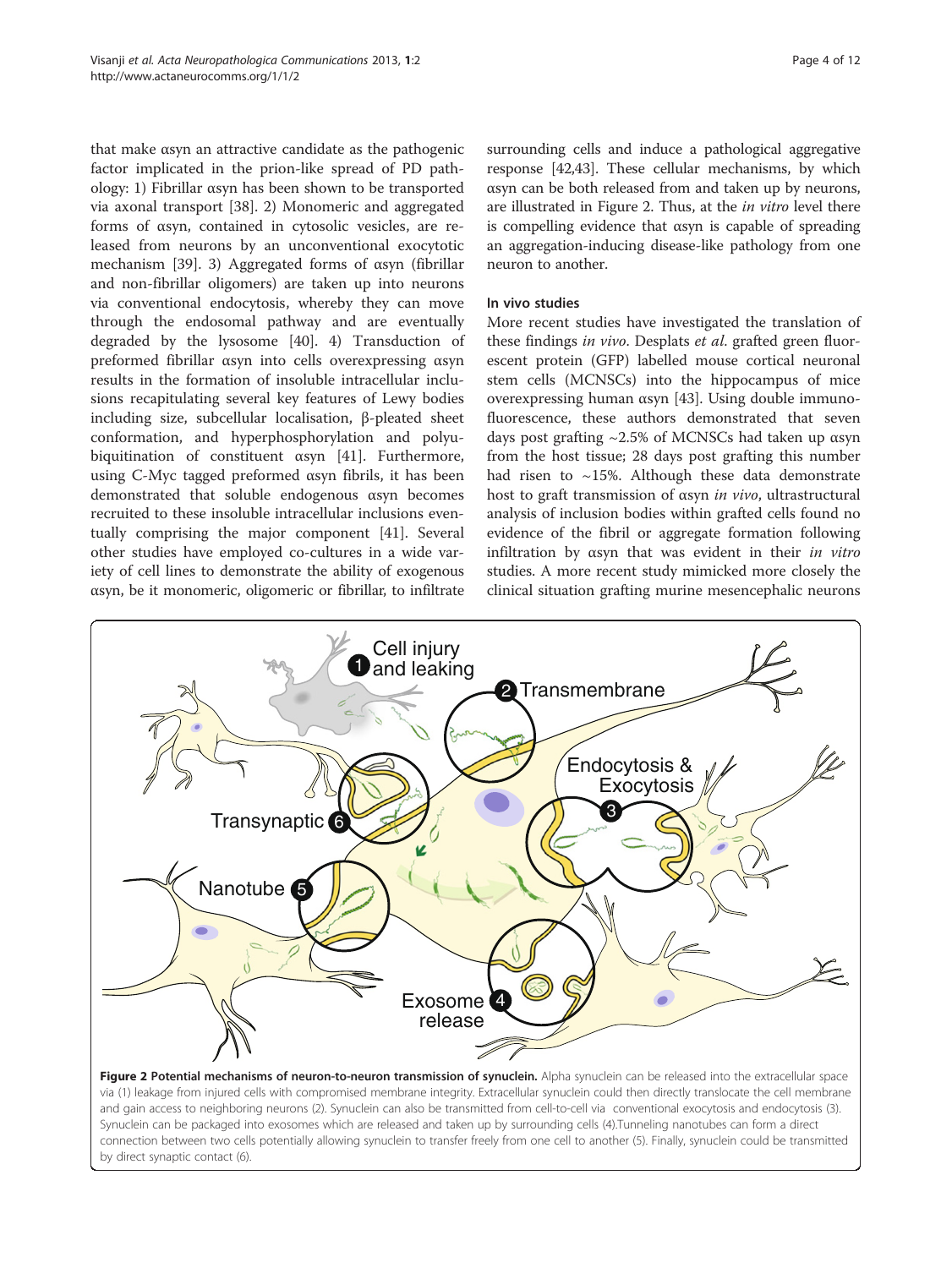into the striatum of mice overexpressing human αsyn [[42\]](#page-10-0). Six months post grafting a small number of grafted cells were found to contain small human (i.e., host) αsyn positive punctae. These authors also demostrated that the structural form of αsyn had no effect on the ability for cellular uptake in vivo. Thus monomeric, oligomeric and fibrillar recombinant αsyn were all found in neuronal cells following a stereotaxic injection in rats. Interestingly, this phenomenon of αsyn uptake is not limited to neurons, but has also been demonstrated in astrocytes both in cell culture and *in vivo*, whereupon it triggers an inflammatory response in the recipient cells [[44\]](#page-10-0). As inflammation is increasingly implicated in a host of neurodegenerative diseases, this process may represent an alternative means by which αsyn can mediate the pathological progression of PD. A recent study using a transgenic mouse model of synucleinopathy (TgM83), demonstrated that inoculation of young asymptomatic mice with brain homogenates prepared from older symptomatic mice accelerated the presence of both αsyn hyperphosphorylated at serine 129 and aggregated αsyn and significantly decreased survival time [\[45\]](#page-10-0). Furthermore, this hastened pathology was absent in αsyn knockout animals inoculated with the same brain homogenates prepared from older symtomatic transgenic mice. This suggests a strong role for endogenous host αsyn in the transmission of pathology from affected to unaffected sites and is consistent with a prion-like mechanism of disease propagation.

In the aforementioned studies there was no evidence of a spread of pathologic αsyn to more widespread areas of the brain distal to the sites of application. However, two recent studies have expanded upon this. Angot et al., (2012) used a viral vector (AAV2/6-hu αsyn) to engineer rat nigral neurons to express human αsyn which, over time, was transported from nigral cell bodies to the terminals in the striatum [[46\]](#page-10-0). These authors then grafted rat ventral mesencephalic neurons into the striatum and observed transmission of human αsyn expressed by the virally transduced nigrostriatal cells into the grafted tissue. Indeed, the extent of transfer of the virally expressed human αsyn was shown to be of a much greater magnitude than that observed in previous studies examining the transfer of αsyn into grafted tissue. Furthermore, human αsyn immunoreactivity within the grafted cells was shown to be surrounded by a strong immunoreactivity for rodent αsyn, suggesting that the human αsyn supplied by the host tissue had induced a seeding effect in the rodent αsyn present in the grafted cells. This study demonstrated for the first time that αsyn can induce a seeding effect in vivo following axonal transport along the nigrostriatal pathway. However, a more recent study by Luk et al [\[47](#page-10-0)] has demonstrated that this phenomenon can be even more widespread. In

this study, brain homogenates from aged transgenic mice, containing significant levels of aggregated A53T human αsyn (the first mutation of αsyn discovered in humans), were injected into the neocortex and striatum of younger animals long before pathology normally develops. 30 days post injection some level of αsyn pathology was evident in the vicinity of the injection sites. However, 90 days post injection αsyn pathology, reminiscent of Lewy bodies and surrounded by astrogliosis and microgliosis, was widespread throughout the brain. These inclusions were not apparent in age-matched control animals innoculated with saline or with homogenates prepared from younger animals. The critical role of host αsyn to this process was also demonstrated by the observed lack of pathology following innoculation in αsyn null mice. In addition, detailed examination demonstrated a recruitment of endogenous murine αsyn to the pathological inclusions further supporting a permissive templating prion-like process. Mapping studies illustrated that it was those brain regions with the most neuronal connections to the sites of innoculation that displayed the most severe pathology (frontal cortex and thalamus) and that there was a relative sparing of regions close by but lacking direct neuronal innervation. Indeed, based on evidence from their studies the authors suggest that the distribution of αsyn pathology following innoculation is suggestive of a trans-synaptic spread. This contrasts with the recent in vitro findings of Freundt et al (2012), who found that axon to soma transfer of αsyn did not require synaptic contacts [[38\]](#page-10-0).

Although there is now considerable in vivo evidence of cell-to-cell transmission of αsyn and recruitment of endogenous αsyn to inclusions reminiscent of Lewy bodies, a crucial outstanding issue is establishing whether there is a link between this and the process of neurodegeneration. A recent elegant study has suggested a causative link between progressive Lewy inclusion formation and neurodegeneration of nigral dopaminergic cells with correspoding deficit in striatal dopamine and motor function [[48\]](#page-10-0). The authors demonstrated a clear time and connectivity dependent spread of Lewy bodylike pathology following intrastriatal injection of fibrillar αsyn in mice, with expression seen earliest in those brain regions highly innervated by the striatal injection site (cortical layers IV and V, and the olfactory bulb) and latter spread to more distally connected areas (ventral striatum, thalamus, occipital cortex, and commisural and brainstem fibers). Pathology was particularly abundant in the dopaminergic cells of the substantia nigra pars compacta. Intriguingly, at 30 days post injection, approximately 30% of nigral cells contained αsyn-positive inclusions, which was accompanied by negligible cell loss. At 100 days post injection, both the number of cells bearing αsyn-positive inclusions, the total number of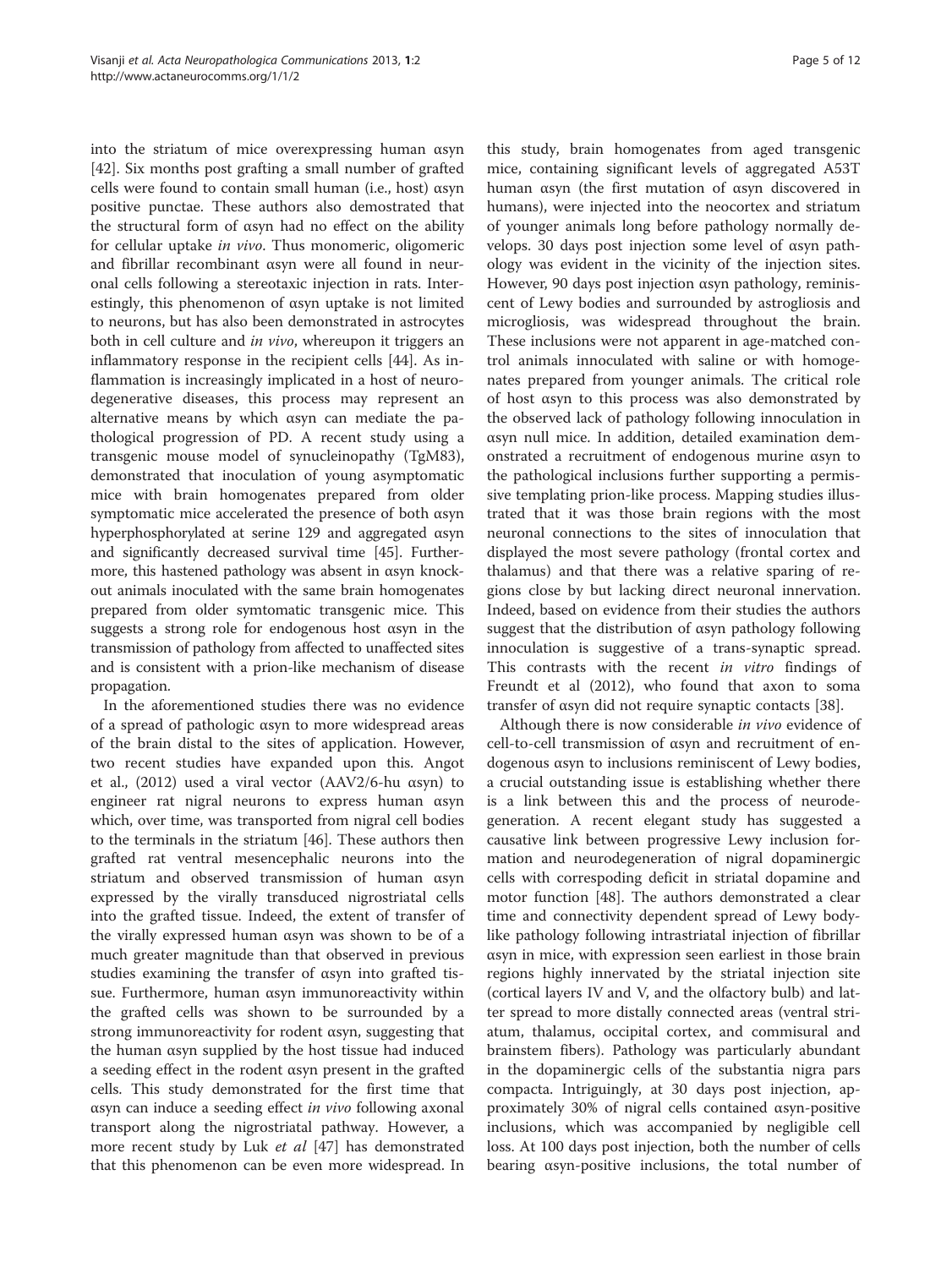nigral cells and striatal levels of dopamine, declined concommittantly. These data strongly suggest that aggregation of αsyn may directly precipitate the loss of nigral dopaminergic neurons that is a fundamental characteristic of PD.

# Challenges to reconciling Braak staging with a prion-like spread of pathology in PD

Clearly there is increasing evidence, both experimental and clinical, demonstrating that exogenously applied αsyn can infiltrate surrounding cells and initiate a PDlike pathological response. However, it remains to be shown what initiates this process and whether it can account for disease progression in the human brain. Here we evaluate the prion hypothesis of PD progression taking into account the current understanding of the neuroanatomy and pathology of PD and highlight some critical remaining questions that need to be addressed before accepting PD as a prion disorder.

The conserved propagation patterns of αsyn pathology described by the Braak model could indicate a prion-like spread of αsyn. According to Braak, vulnerable brain regions are affected in a predictable sequence, progressing in a stereotypical caudal-rostral pattern starting in the lower brainstem. One could hypothesize that pathogenic αsyn is transported to anatomically connected brain regions along the prescribed route of progression, seeding αsyn aggregation in each vulnerable region encountered. Whether the pattern and progression of pathology can be generalized to the predictable, sequential involvement of vulnerable sites as Braak describes, however, remains controversial. The Braak model postulates that Lewy pathology in the lower brainstem is necessary for the later appearance of Lewy pathology in more rostral structures [\[1](#page-9-0)]. However, this may be an artifact of their pre-selection of cases on the basis of involvement of DMV. Multiple studies have challenged the Braak staging scheme, reporting cases with inclusions throughout the brain but with preservation of medullary nuclei [[8,](#page-9-0)[49-51](#page-10-0)]. In fact, recent reports suggest that the Braak system fails to classify upwards of 50% of αsyn immunoreactive cases [\[50,52,53](#page-10-0)]. The pathological regional heterogeneity between PD cases suggests Braak's proposed pathway is not the only possible route of spread and pathology may even emerge simultaneously in multiple subcortical and cortical regions. Such cell autonomous protein misfolding would argue against a Braak model of PD staging. One might expect that a cell autonomous process would better explain genetic causes of PD associated with Lewy bodies. However, that the site of initial emergence of disease may well be variable and perhaps multiple (possibly within certain anatomical constraints) leading to a heterogeneous phenotype, does not preclude that a prion-like mechanism still might govern spread of

disease through the brain from these multiple and varied departure points.

Challenges also exist for the proposed "gut to brain" spread of Lewy pathology. Rather than suggesting initial involvement of the ENS with subsequent spread to the DMV, Beach et al (2010) have advocated a "brain to gut" direction of transmission given their findings of a rostrocaudal gradient of phosphorylated αsyn in the GI tract and the known richest vagal innervation of the upper gut [[5\]](#page-9-0). The recent report of Del Tredici and Braak (2012) showing evidence for involvement of the spinal cord only after involvement of the brain also raises question about the earliest involvement of at least some ENS regions [\[54](#page-10-0)].

Another prerequisite of the Braak model is that the severity of the lesions in the affected brain regions will increase as the disease progresses [[1\]](#page-9-0). It would therefore be expected that the DMV, Braak's point of departure for Lewy pathology in the brain, would have more severe pathology than the rostral regions said to be affected later in the disease. This, however, is not true in all cases. In one study, upwards of 65% of cases had αsyn loads in the substantia nigra and locus coeruleus that were roughly equivalent to that found in the DMV [[55](#page-10-0)]. Further still, there are reports of severe involvement of the substantia nigra without any prominent DMV pathology [[56,57\]](#page-10-0). This lack of significant αsyn pathology in the DMV compared to more rostral structures cannot be explained by neuronal loss, as these cases had well preserved neurons. For the Braak-prion hypothesis to account for these cases, pathogenic αsyn would have to spread and seed very rapidly to all vulnerable brain regions once the disease process is initiated, which does not fit with the protracted disease course of idiopathic PD. Alternatively, mechanisms underlying seeding and subsequent aggregation and cell death may be dissociated.

One possible explanation for the inconsistencies between the Braak model and the conflicting reports may be that spreading of pathology can occur in both an anterograde and retrograde direction. Braak and colleagues initially hypothesized that while the olfactory system is affected very early in the disease process, olfactory structures are not the point of departure for Lewy pathology to the rest of the brain, despite connections with cortical and subcortical regions [[1\]](#page-9-0). Subsequent observations from a growing number of groups, including Braak and colleagues, however, have suggested that Lewy pathology may indeed progress along olfactory pathways [[9,](#page-9-0)[58-60](#page-10-0)]. Lerner and Bagic [\[26\]](#page-9-0) subsequently expanded upon this by proposing a complementary hypothesis to the Braak model, in which they emphasize the possibility of anterograde spread of the pathogen through the olfactory tubercle and bulb to the brainstem, in addition to the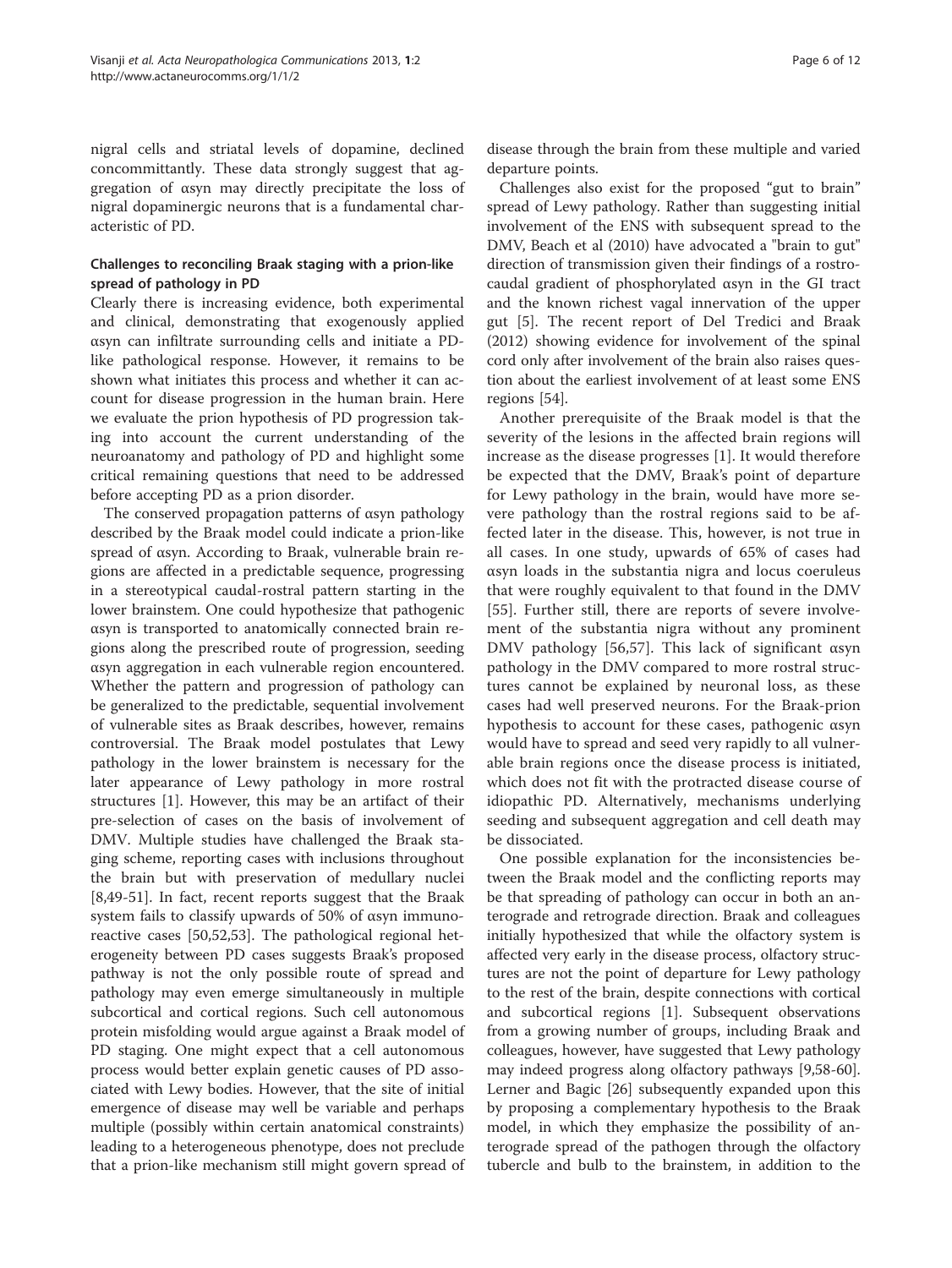retrograde spread from the dorsal motor nucleus of the vagus, as described by Braak et al. [\[1](#page-9-0)]. The addition of this olfactory route of progression may reconcile some discrepancies with the original Braak model. Although, the bi-directional spread of a pathogen may be at odds with the Braak staging scheme, it is not inconsistent with the concept of neuronal spread of a pathogen in a prion-like fashion. Indeed, Lerner and Bagic suggested such a prion-like mechanism may underlie the neurodegenerative process in PD [\[26](#page-9-0)].

A further explanation for the reported inconsistencies with the Braak model may be the clinical diversity of PD. Different subtypes of PD may have different underlying pathological patterns. In support of this, Halliday et al. [\[61](#page-10-0)] found that PD patients with a younger age of onset and a long clinical course had pathology that fit with the Braak model, whereas patients with older onset and shorter disease duration did not. This suggests that clinical phenotype may predict the pattern of pathology that underlies PD. The fact that Braak and colleagues only selected cases in which the DMV was positive for αsyn immunoreactivity may account for some of these apparent discrepancies, as they may have only examined a select subtype of PD. More recent large-scale neuropathological studies tend to include all cases that are positive for αsyn immunoreactivity, regardless of which brain regions were affected, and as a result may include a more diverse profile of PD and its subtypes. It may therefore be that a prion-like spread of αsyn in a pattern predicted by the Braak model does indeed occur in PD but only in certain subtypes of the disease.

A key outstanding issue when considering using Lewy body pathology to define the progression of PD is regarding whether the Lewy body itself is harmful or protective. Traditionally, the presence of Lewy bodies in sites prone to neurodegeneration has supported the dogma that the Lewy body is detrimental to neuronal survival. However, in recent years many studies have suggested that Lewy body formation is a protective cellular mechanism to sequester toxic αsyn aggregates and even aid their degradation by an aggresome-like mechanism [[62-65\]](#page-10-0). In some cases cells containing Lewy bodies have been described as having a healthier morphology than neighboring Lewy body negative cells [\[66](#page-10-0)]. Furthermore, *in vitro* studies have demonstrated that cell death can precede Lewy body formation [[67](#page-10-0)] and in PD it has been shown that the majority of cells undergoing apoptosis do not contain Lewy bodies [[68](#page-10-0)]. As the Lewy body may in fact represent a cell that is resisting neurodegeneration, caution must be used in employing it to define disease progression. Indeed, a recent study examining the relationship between nigral cell loss, distribution of Lewy bodies and disease duration in PD found no evidence to support a correlation between Lewy body distribution or density and neurodegeneration [\[69\]](#page-10-0).

It is vital to keep this issue in mind when also considering the selective susceptibility of certain cell types and specific brain regions to Lewy pathology. While the Braak model describes projection neurons with a long, thin, unmyelinated axons as the cell type that is prone to Lewy pathology [[3](#page-9-0),[4\]](#page-9-0), it is not known why these neurons are susceptible. Although many explanations could be provided to account for differences between the human disease and animal models, it is interesting to note that the recent important study by Luk et al. [[47\]](#page-10-0), which provides some of the strongest evidence to date for transcellular propagation of αsyn pathology, demonstrated most marked involvement of heavily myelinated projections, including the internal capsule. Furthermore, it is not clear why some regions with Braak's "vulnerable" cell types are affected whereas many other anatomically connected/neighboring regions with similar cell types are not. Such cryptic susceptibility is further highlighted in Braak's detailed description of a nongeographical pattern of Lewy pathology in specific subcortical structures in earlier disease versus a more diffuse spreading throughout the cortex in later stages [[1\]](#page-9-0). It therefore seems that αsyn propagates differently according to the type of brain tissue it encounters; however, it is not clear how or why this would be the case.

To further complicate matters, according to the Braak model, the neuronal type prone to developing Lewy pathology in PD is specific to PD and distinguishes PD from other synucleinopathies [[3](#page-9-0)]. Therefore, the prionlike spread of αsyn must discriminate between cell types across different synucleinopathies. Furthermore, while abnormal aggregation of αsyn is the dominant pathological hallmark of synucleinopathies, the nature of αsyn aggregation is distinct between different disorders. For example, PD, Parkinson's disease dementia (PDD) and dementia with Lewy bodies (DLB) are characterized by αsyn deposits in neuronal Lewy bodies and Lewy neurites, whereas multiple system atrophy (MSA) is defined by abnormal filamentous deposition of αsyn in the nuclei and cytoplasm of both oligodendrocytes and neurons [[70-72\]](#page-10-0). If prion-like αsyn seeding plays an important role in the pathogenesis of neurodegenerative disease then how and why αsyn behaves differently in different diseases must be addressed (see below). In this context, using the Lewy body as a structural marker for the progression of the disease may not be appropriate. For example Kramer et al., have demonstrated that, in contrast to the relatively small number of cortical Lewy bodies, there are a number of small presynaptic αsyn aggregates in DLB, which may account for the significant cognitive impairment in this disease [\[63](#page-10-0)]. Similarly, Milber et al found evidence of neuronal dysfunction preceding Lewy pathology in the nigra in PD [[73](#page-10-0)]. These data suggest that synaptic dysfunction can occur without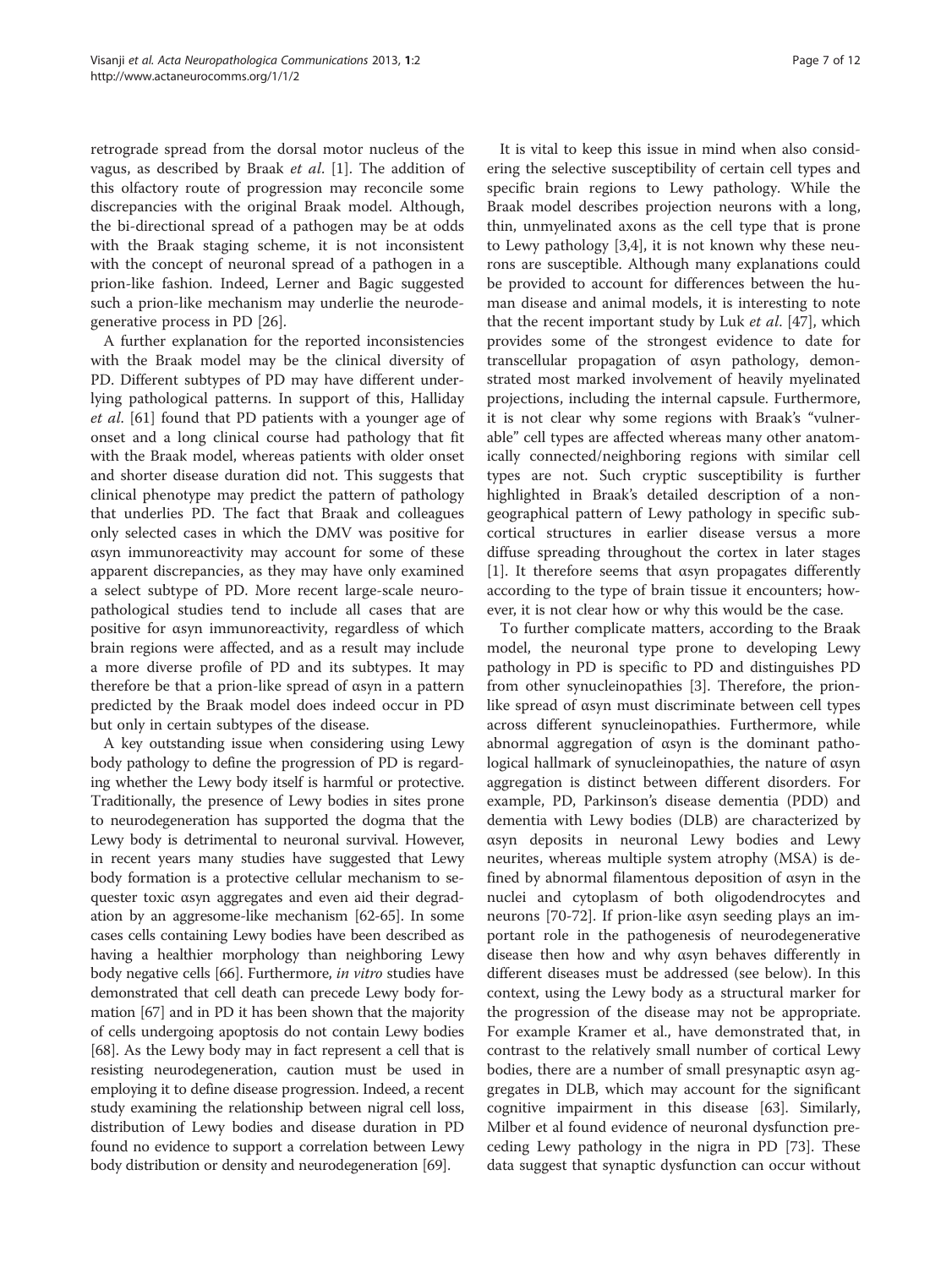the presence of Lewy bodies per se and that perhaps using the Lewy body alone as a marker of pathological progression is not sufficient to predict the spread of disease.

Finally, if the progression of PD can be explained by a Braak-prion-like spread, a critical question that must be addressed is what initiates the process in the first place? Braak's dual-hit hypothesis postulates that an environmental neurotropic insult is responsible [[3,9\]](#page-9-0). While the Braak model proposes a viral pathogen, a recent study in mice demonstrated that a peripherally administered environmental toxin (i.e. rotenone) may induce a Braaklike spread of αsyn pathology in the CNS [[74\]](#page-10-0). Although this has not been shown in the human condition, such results do support the hypothesis of an environmental insult triggering the Braak's cascade of pathology seen in PD. What is not clear, however, is how an environmental insult could induce the involvement of systems outside of Braak's continuous chain of projection neurons that are presumably isolated from the environment. Perhaps one of the most challenging facts to reconcile with this theory is the very early involvement of the cardiac sympathetic nerves seen in PD and in the presumed preclinical state of incidental Lewy body disease [[75\]](#page-10-0).

## Other challenges to the prion hypothesis

In addition to the issues outlined above, there are critical questions in the defining of PD as a prion disorder that must be addressed. One substantial issue is indeed semantic. As the word prion itself derives from the words "protein" and "infectious", to define PD as a prion disorder mediated by αsyn, we must demonstrate that αsyn is capable of "infectivity". It has been suggested that, due to an apparent lack of microbiological transmissibility and propagation within communities, all amyloidogenic proteins capable of permissive templating be termed "prionoids" [\[27](#page-9-0)]. It remains possible that difficulties in verifying an infectious nature of αsyn may be due to the length of time required for the process to occur in vivo. Indeed in human post mortem studies, Lewy-like pathology was not observed in grafted tissue 18 months post graft [\[76](#page-10-0)]. Accumulation was apparent four years post graft, but not until 10-14 years post graft was full Lewy pathology evident [[21](#page-9-0)]. There are likely several features of both the host and the "infectious" agent that influence the cell to cell transfer, effectiveness of permissive templating, and the distribution and nature of the resulting pathology. For example, in classical prion diseases, the biochemical nature of the prion protein PrPsc and the genetic makeup of the host (M/V at codon 129) have major influences on the nature and distribution of the underlying pathology (and as a consequence the clinical manifestations). The same types of processes may influence the distribution of Lewy body pathology in PD and

even determine whether the final disease presentation is PD or that of another synucleinopathy. Furthermore, if indeed αsyn is responsible for a prion-like propagation of the disease, understanding the relatively delayed propagation of αsyn pathology post symptom onset, as compared to the rapid process of conventional prion disorders once symptomatic, could inform the development of therapies to slow the progression of both PD and prion diseases.

We have reviewed considerable experimental evidence supporting the premise that αsyn can be released from and enter neighbouring neurons, and induce aggregation of native αsyn in vitro. However, there are some caveats to these experimental settings that necessitate caution in extrapolating these data to the human brain in PD. Firstly, not all tissue culture studies find that supplying exogenous αsyn in the surrounding media is sufficient for infiltration into cells. Indeed in order to get meaningful internalisation Luk and colleagues had to make use of cationic liposomes to facilitate entry of αsyn into the cell [\[41](#page-10-0)]. A further caution is required in interpreting the significance of data demonstrating the transmission of αsyn in animal studies employing mice genetically engineered to overexpress αsyn, thus presumably enhancing any hostto-graft transmission, although more recent work demonstrates similar changes in non-transgenic animals [[48](#page-10-0)]. Furthermore, the applicability of animal studies employing direct stereotaxic application of αsyn to the brain to the initiation and propagation of idiopathic PD remains to be shown. Although the recent results of Luk and colleagues in non-transgenic animals [[48](#page-10-0)] are impressive and very promising, it must be admitted that the relevance of using very high concentrations of preformed artificial αsyn fibrils to human PD is unknown. Thus, further studies are required to demonstrate unequivocally that enough αsyn can be released and infiltrate surrounding tissues, by physiological means, to induce aggregation in vivo. Secondly, there is controversy in the literature regarding the structural assembly of αsyn required to induce inclusion formation. In the many studies employing co-culture and those stereotaxically implanting cells overexpressing αsyn, the structural nature of the infiltrating αsyn is unclear [\[42,77\]](#page-10-0). Tissue culture studies have shown that monomeric, oligomeric and fibrillar αsyn can be taken up by cells [[42](#page-10-0)]. Thus, in co-culture experiments, and those stereotaxically implanting cells overexpressing αsyn, it could be any of these structural forms leading to the aggregate formation within the host. It should also be emphasized that much of this discussion hinges on the concept that the insoluble fibrillar protein aggregates are responsible for cell death, whereas there is increasing evidence implicating soluble oligomers as potential culprits in the pathogenesis of neurodegenerative diseases such as PD [\[78\]](#page-11-0). Thirdly, the degradation of different assemblies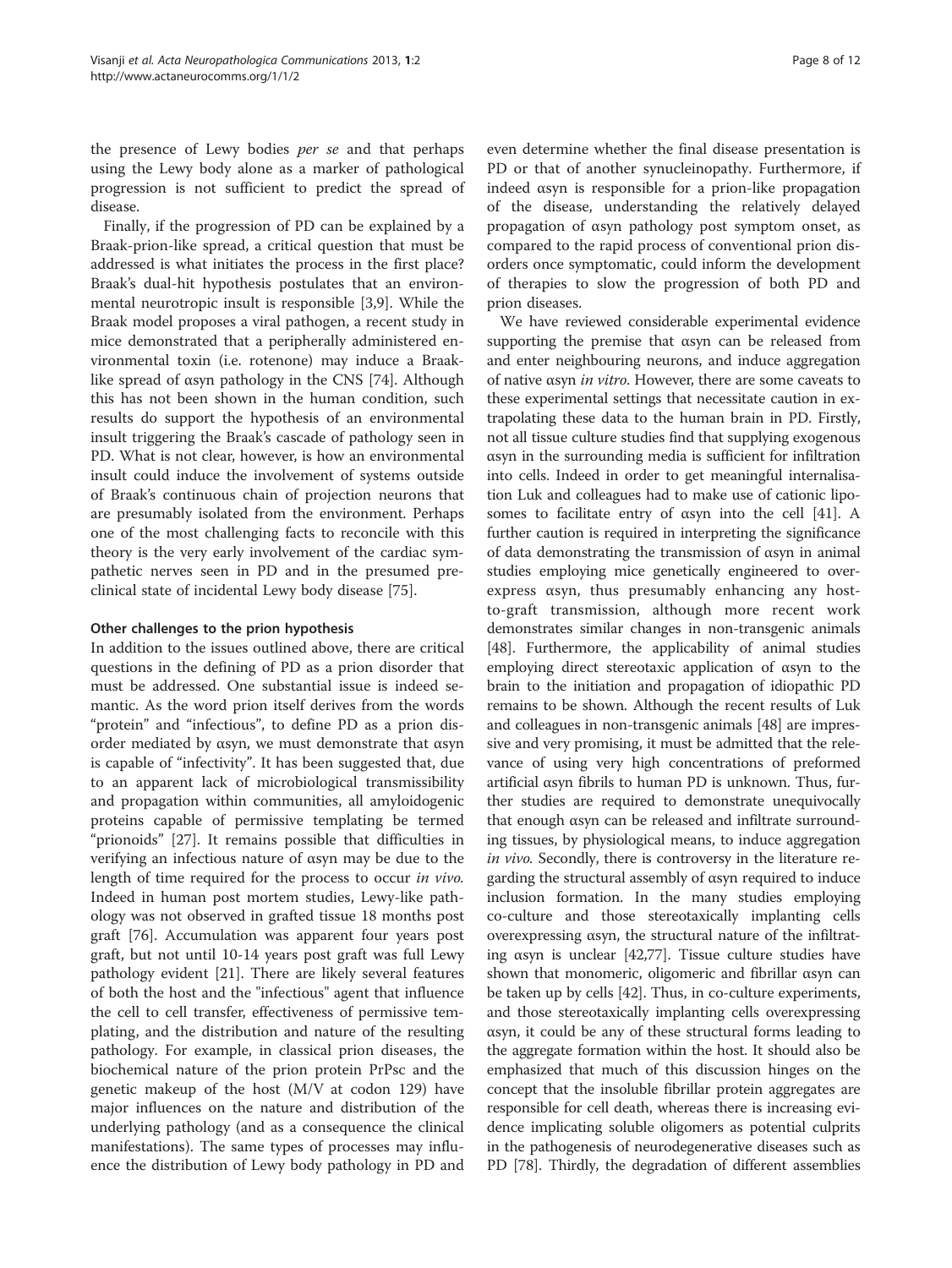of internalised αsyn requires further evaluation since some cell culture studies suggest that exogenously applied monomeric αsyn is quickly degraded by the lysosome whereas fibrillar αsyn endures [[41](#page-10-0)]. Conversely, other cell culture studies have found that oligomeric αsyn is degraded by the lysosome, and that monomeric αsyn rapidly and directly translocates to cellular membranes thus resisting lysosomal degradation and is therefore the more likely disease spreading form [\[40](#page-10-0)]. Finally, although the recent studies by Angot et al and Luk et al. [[46,47](#page-10-0)] have demonstrated a putative trans-synaptic spread of αsyn pathology in vivo, crucially, the transfer of αsyn through the neuroanatomical pathways implied in Braak's staging scheme has not yet been shown. Indeed in the study of Luk et al. [[47](#page-10-0)], stereotaxically applied αsyn was demonstrated to travel in both an anterograde and retrograde manner, being evident in both the thalamus and the substantia nigra pars compacta following a striatal application in mice. As mentioned above, such a bidirectional spread seems at odds with Braak staging in PD, although does not argue against a prion-like disease mechanism. Future in vitro studies should be performed to investigate the ability of αsyn applied in the ENS or olfactory bullb to spread along the pathways described by Braak staging.

The occurrence of Lewy bodies in transplanted fetal nigral neurons in patients with PD has been a strong incentive to consider a prion-like spread of pathology. However, not all case reports find pathology in grafted tissue [[79](#page-11-0)]. In those that do, Lewy bodies are present "within a minority" of grafted cells [\[22\]](#page-9-0) although it should be noted that the proportion of transplanted neurons reported to contain Lewy bodies is almost identical to the proportion of Lewy body positive neurons in the substantia nigra in Parkinson's disease. Despite this, it must be acknowledged that Lewy bodies contain much more than aggregated αsyn and occur in many disorders in which αsyn is not believed to be a primary contributor to the overall pathogenesis. A more plausible explanation may be that multiple other toxic factors that are known to exist in the PD brain, such as proinflammatory cytokines, reactive oxygen species (supported by the extent of neuromelanization uncharacteristic of such young neurons [[21](#page-9-0)]) and proapoptotic factors, may damage the cell leading to a disruption of cellular processes and explain the presence of Lewy bodies in previously healthy grafted dopaminergic cells. This is not to say that αsyn cannot be implicated in such alternate cell death mechanisms. For example, as previously discussed, αsyn can be taken up into microglia and induce the production and excretion of inflammatory mediators.

A final challenge to the prion-like propagation of αsyn pathology accounting for PD is the observation that Lewy pathology is not necessary for nigral degeneration

and the clinical presence of parkinsonism. While pathological studies on genetic forms of PD are limited, it is clear that at least some of these patients do not show classic Lewy pathology. Indeed, in the case of LRRK2 mutations even within a single family, a spectrum of pathology has been observed among family members with manifesting PD, ranging from those completely lacking any synuclein pathology, to those with significant αsyn aggregation [[80-84](#page-11-0)]. Furthermore a recent study comparing neuronal dysfunction in relation to Braak stage in patients with PD, individuals with ILBD and controls has demonstrated that both cellular dysfunction (loss of tyrosine hydroxylase) and neurodegeneration can precede Lewy body pathology in ILBD [[73](#page-10-0)]. These findings are in direct contrast to those of Luk and colleagues [[47\]](#page-10-0) who suggest quite the reverse, that synuclein pathology precedes cell loss. Clearly, further studies will need to be performed to address these concerns.

# **Conclusions**

Recent years have seen a tremendous surge of interest in the possibility that neurodegenerative diseases, including PD, could develop and progress via non-cell autonomous means, spreading by transcellular mechanisms with seeding and subsequent permissive templating, in a prion-like fashion. If these mechanisms are indeed integral to the pathogenesis of PD and other diseases, this could have important therapeutic implications, as recently discussed in more detail elsewhere [[85](#page-11-0),[86](#page-11-0)]. These possibilities include treatments designed to block the release or uptake of the pathogenic protein, increase its extracellular clearance by microglia, inhibit protein assembly by, for example, nanomaterials [\[87](#page-11-0)] and increase degradation of aggregates, for example, by lysosomes. Currently available drugs may have additional inhibitory effects on the endocytosis mechanism that mediates the internalization of αsyn oligomers [[88\]](#page-11-0). Another approach that could be available for clinical study in the near future might be the use of monoclonal antibodies or immunization therapy, which might be expected to have greater potential for benefit if there is indeed an extracellular phase of αsyn transmission. In light of the fact that there is currently no available therapy to slow or halt the pathological progression of PD, the potential therapeutic implications of a therapy targeted at the mechanism responsible for the transmission of pathology from one region to another are formidable. Thus, it is vital that further in vitro and in vivo studies are performed to validate the potential involvement of αsyn as a prion-like factor and tease out the mechanisms by which αsyn may be responsible for disease progression in the human condition. However, in view of the unresolved challenges highlighted in this review, caution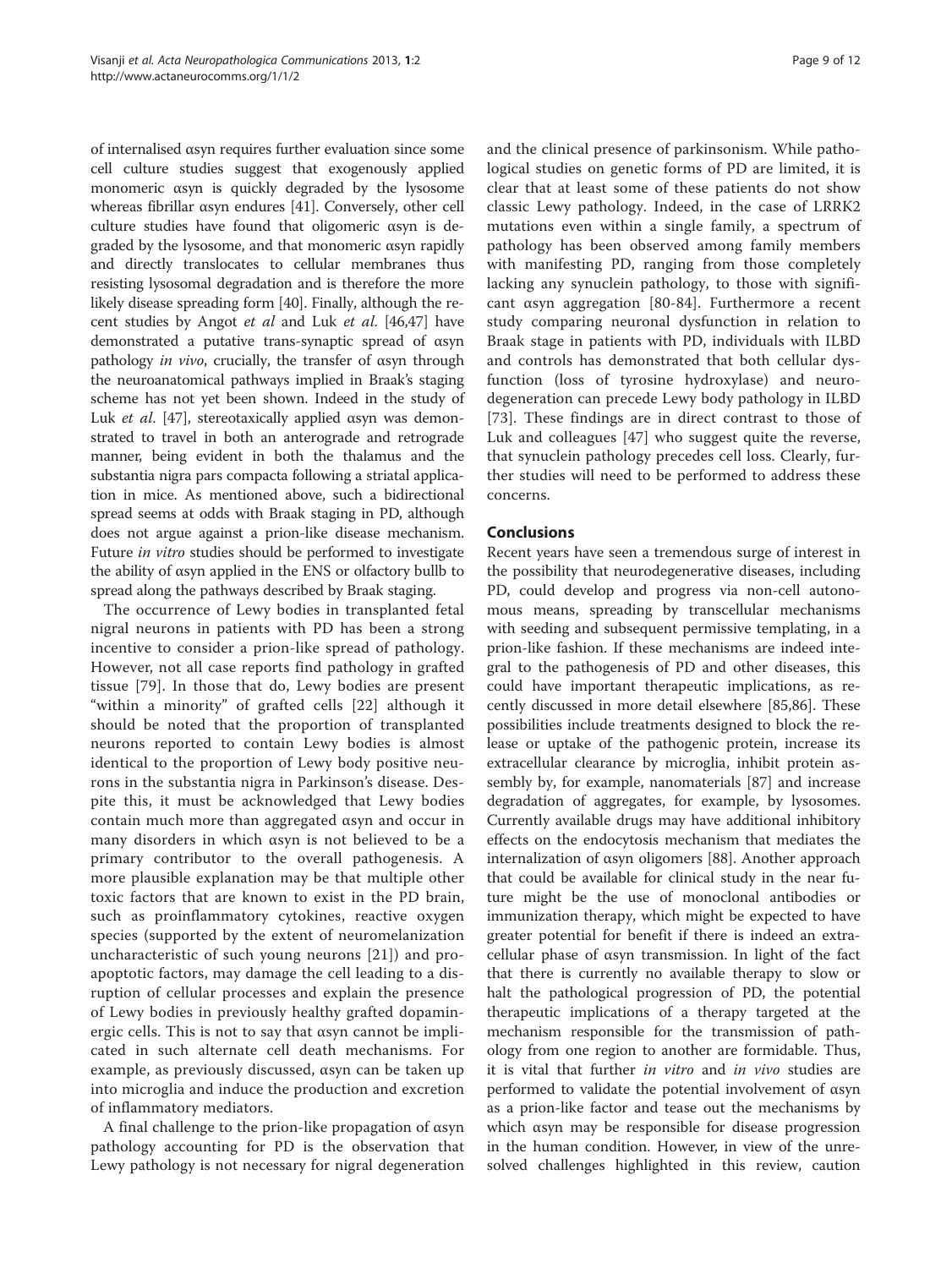<span id="page-9-0"></span>should be taken in uncritically accepting a role for a prion-like process, particularly in all cases of PD. Indeed, the mechanisms contributing to the progression of the disease may be as variable as the disease itself.

#### Abbreviations

PD: Parkinson's disease; αsyn: Alpha synuclein; DMV: Dorsal motor nucleus of the vagus nerve; CNS: Central nervous system; PNS: Peripheral nervous system; ENS: Enteric nervous system; AGEs: Advanced glycation end products; RAGEs: Receptors for advanced glycation end products; GFP: Green fluorescent protein; MCNSCs: Mouse cortical neuronal stem cells; ILBD: Incidental Lewy body disease; PDD: Parkinson's disease dementia; DLB: Dementia with Lewy bodies.

#### Competing interests

NPV, PLB & L-NH declare no conflicts of interest. AEL has served as an advisor for Abbott, Allon Therapeutics, Astra Zenica, Avanir Pharmaceuticals, Biovail, Boerhinger-Ingelheim, BMS Cephalon, Ceregene, Eisai, GSK, Lundbeck A/S, Medtronic, Merck Serono, MSD, Novartis, Santhera, Solvay, and Teva; received grants from Canadian Institutes of Health Research, Dystonia Medical Research Foundation, Michael J. Fox Foundation, National Parkinson Foundation, Parkinson Society of Canada, and Ontario Problem Gambling Research Centre; received publishing royalties from Saunders, Wiley-Blackwell, Johns Hopkins Press, and Cambridge University Press; and has served as an expert witness in cases related to the welding industry.

#### Authors' contributions

NPV & PLB carried out literature searches, assisted in generation of Figures and writing of the manuscript. AEL & L-NH assisted in writing of the manuscript. All authors read and approved the final manuscript.

#### Author details

<sup>1</sup> Division of Patient Based Clinical Research, Toronto Western Research Institute, and the Edmond J. Safra Program in Parkinson's Disease, Toronto Western Hospital, McLaughlin Pavilion, 7th Floor Rm 7-403, 399 Bathurst Street, Toronto, Ontario M5T 2S8, Canada. <sup>2</sup>Tanz Centre for Research in Neurodegenerative Diseases, University of Toronto, 6 Queens Park Crescent West, Toronto, Ontario M5S 3H2, Canada.

#### Received: 21 February 2013 Accepted: 22 February 2013 Published: 8 May 2013

#### References

- Braak H, Del Tredici K, Rub U, de Vos RAI, Steur E, Braak E: Staging of brain pathology related to sporadic Parkinson's disease. Neurobiol Aging 2003, 24:197–211.
- 2. Braak H, Rub U, Jansen Steur EN, Del Tredici K, de Vos RA: Cognitive status correlates with neuropathologic stage in Parkinson disease. Neurology 2005, 64:1404–1410.
- 3. Braak H, Rub U, Gai WP, Del Tredici K: Idiopathic Parkinson's disease: possible routes by which vulnerable neuronal types may be subject to neuroinvasion by an unknown pathogen. Journal of Neural Transmission 2003, 110:517–536.
- 4. Braak H, Braak E: Pathoanatomy of Parkinson's disease. Journal of Neurology 2000, 247:3–10.
- Beach TG, Adler CH, Sue LI, Vedders L, Lue L, White Iii CL, Akiyama H, Caviness JN, Shill HA, Sabbagh MN, Walker DG: Multi-organ distribution of phosphorylated alpha-synuclein histopathology in subjects with Lewy body disorders. Acta Neuropathol 2010, 119:689–702.
- 6. Bloch A, Probst A, Bissig H, Adams H, Tolnay M: Alpha-synuclein pathology of the spinal and peripheral autonomic nervous system in neurologically unimpaired elderly subjects. Neuropathol Appl Neurobiol 2006, 32:284–295.
- 7. Dickson DW, Fujishiro H, DelleDonne A, Menke J, Ahmed Z, Klos KJ, Josephs KA, Frigerio R, Burnett M, Parisi JE, Ahlskog JE: Evidence that incidental Lewy body disease is pre-symptomatic Parkinson's disease. Acta Neuropathol 2008, 115:437–444.
- Parkkinen L, Kauppinen T, Pirttila T, Autere JM, Alafuzoff I: alpha-Synuclein pathology does not predict extrapyramidal symptoms or dementia. Ann Neurol 2005, 57:82–91.
- 9. Hawkes CH, Del Tredici K, Braak H: Parkinson's disease: a dual-hit hypothesis. Neuropathol Appl Neurobiol 2007, 33:599–614.
- 10. Daniel SE, Hawkes CH: Preliminary diagnosis of Parkinson's disease by olfactory bulb pathology. Lancet 1992, 340:186–186.
- 11. Pfeiffer RF: Gastrointestinal dysfunction in Parkinson's disease. Lancet Neurol 2003, 2:107–116.
- 12. Abbott RD, Petrovitch H, White LR, Masaki KH, Tanner CM, Curb JD, Grandinetti A, Blanchette PL, Popper JS, Ross GW: Frequency of bowel movements and the future risk of Parkinson's disease. Neurology 2001, 57:456–462.
- 13. Braak H, de Vos RA, Bohl J, Del Tredici K: Gastric alpha-synuclein immunoreactive inclusions in Meissner's and Auerbach's plexuses in cases staged for Parkinson's disease-related brain pathology. Neurosci Lett 2006, 396:67–72.
- 14. Lebouvier T, Chaumette T, Damier P, Coron E, Touchefeu Y, Vrignaud S, Naveilhan P, Galmiche JP: Bruley des Varannes S, Derkinderen P, Neunlist M: Pathological lesions in colonic biopsies during Parkinson's disease. Gut 2008, 57:1741–1743.
- 15. Lebouvier T, Neunlist M, Bruley des Varannes S, Coron E, Drouard A, N'Guyen JM, Chaumette T, Tasselli M, Paillusson S, Flamand M, et al: Colonic biopsies to assess the neuropathology of Parkinson's disease and its relationship with symptoms. PLoS One 2010, 5:e12728.
- 16. Shannon KM, Keshavarzian A, Mutlu E, Dodiya HB, Daian D, Jaglin JA, Kordower JH: Alpha-synuclein in colonic submucosa in early untreated Parkinson's disease. Mov Disord 2012, 27:709–715.
- 17. Wakabayashi K, Takahashi H, Takeda S, Ohama E, Ikuta F: Parkinson's disease: the presence of Lewy bodies in Auerbach's and Meissner's plexuses. Acta Neuropathol 1988, 76:217–221.
- 18. Braak H, Del Tredici K: Poor and protracted myelination as a contributory factor to neurodegenerative disorders. Neurobiol Aging 2004, 25:19–23.
- 19. Natale G, Ferrucci M, Lazzeri G, Paparelli A, Fornai F: Transmission of prions within the gut and towards the central nervous system. Prion 2011, 5:142–149.
- 20. Natale G, Pasquali L, Paparelli A, Fornai F: Parallel manifestations of neuropathologies in the enteric and central nervous systems. Neurogastroenterol Motil 2011, 23:1056–1065.
- 21. Kordower JH, Chu Y, Hauser RA, Freeman TB, Olanow CW: Lewy body-like pathology in long-term embryonic nigral transplants in Parkinson's disease. Nature medicine 2008, 14:504–506.
- 22. Kordower JH, Chu Y, Hauser RA, Olanow CW, Freeman TB: Transplanted dopaminergic neurons develop PD pathologic changes: a second case report. Mov Disord 2008, 23:2303–2306.
- 23. Kurowska Z, Englund E, Widner H, Lindvall O, Li J-Y, Brundin P: Signs of Degeneration in 12–22-Year Old Grafts of Mesencephalic Dopamine Neurons in Patients with Parkinson's Disease. Journal of Parkinson's disease 2011, 1:83–92.
- 24. Li JY, Englund E, Holton JL, Soulet D, Hagell P, Lees AJ, Lashley T, Quinn NP, Rehncrona S, Bjorklund A, et al: Lewy bodies in grafted neurons in subjects with Parkinson's disease suggest host-to-graft disease propagation. Nature medicine 2008, 14:501–503.
- 25. Olanow CW, Prusiner SB: Is Parkinson's disease a prion disorder? Proc Natl Acad Sci U S A 2009, 106:12571–12572.
- 26. Lerner A, Bagic A: Olfactory pathogenesis of idiopathic Parkinson disease revisited. Mov Disord 2008, 23:1076–1084.
- 27. Aguzzi A, Rajendran L: The transcellular spread of cytosolic amyloids, prions, and prionoids. Neuron 2009, 64:783–790.
- 28. Brundin P, Melki R, Kopito R: Prion-like transmission of protein aggregates in neurodegenerative diseases. Nat Rev Mol Cell Biol 2010, 11:301–307.
- 29. Polymenidou M, Cleveland DW: The seeds of neurodegeneration: prionlike spreading in ALS. Cell 2011, 147:498-508.
- 30. Prusiner SB: Prions. Proceedings of the National Academy of Sciences of the United States of America 1998, 95:13363–13383.
- 31. Pan KM, Baldwin M, Nguyen J, Gasset M, Serban A, Groth D, Mehlhorn I, Huang Z, Fletterick RJ, Cohen FE, et al: Conversion of alpha-helices into beta-sheets features in the formation of the scrapie prion proteins. Proceedings of the National Academy of Sciences of the United States of America 1993, 90:10962–10966.
- 32. Prusiner SB: Novel proteinaceous infectious particles cause scrapie. Science 1982, 216:136–144.
- 33. Serpell LC, Berriman J, Jakes R, Goedert M, Crowther RA: Fiber diffraction of synthetic alpha-synuclein filaments shows amyloid-like cross-beta conformation. Proc Natl Acad Sci U S A 2000, 97:4897–4902.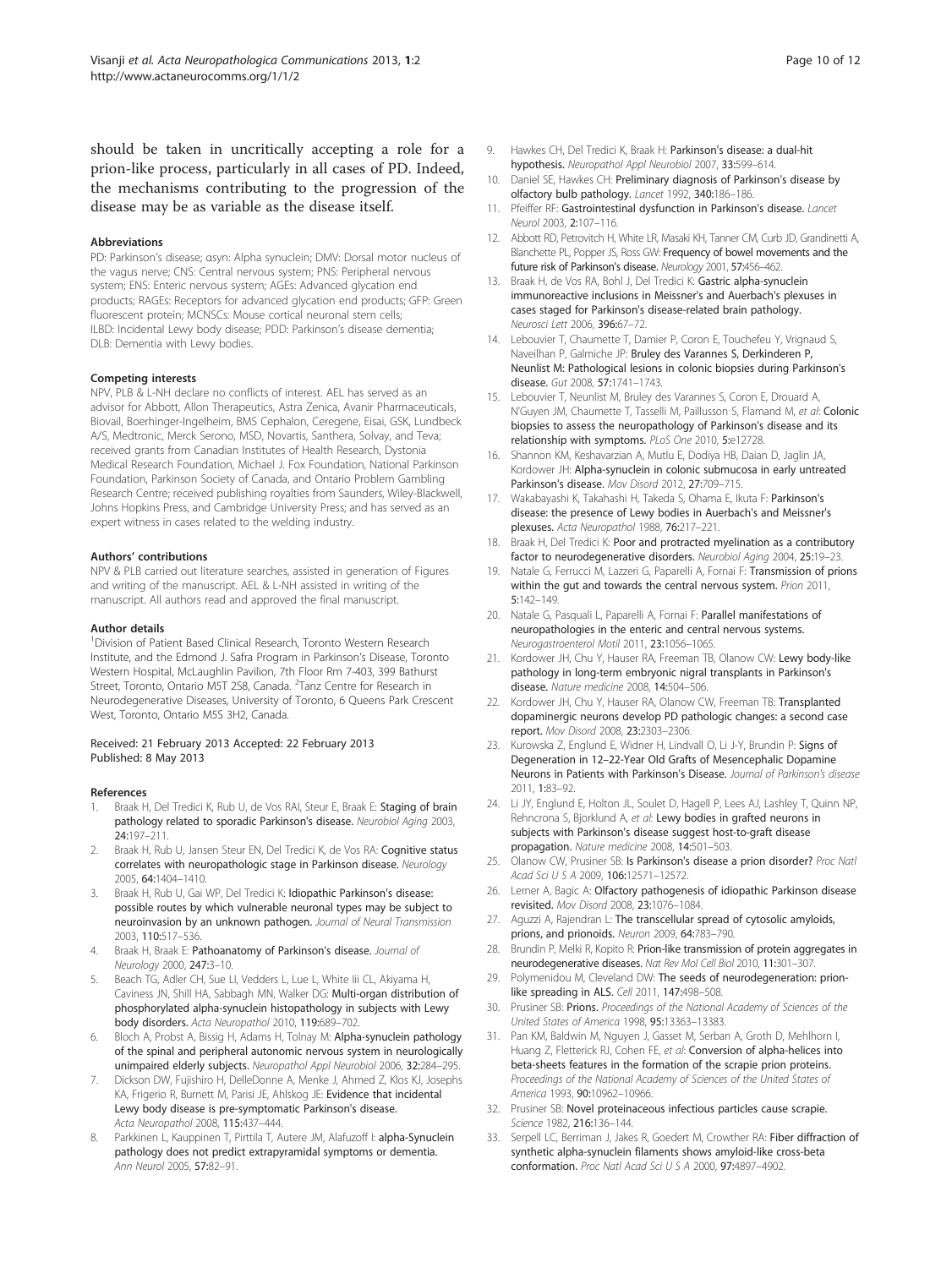- <span id="page-10-0"></span>34. Crowther RA, Daniel SE, Goedert M: Characterisation of isolated alphasynuclein filaments from substantia nigra of Parkinson's disease brain. Neurosci Lett 2000, 292:128–130.
- 35. Biere AL, Wood SJ, Wypych J, Steavenson S, Jiang Y, Anafi D, Jacobsen FW, Jarosinski MA, Wu GM, Louis JC, et al: Parkinson's disease-associated alpha-synuclein is more fibrillogenic than beta- and gamma-synuclein and cannot cross-seed its homologs. J Biol Chem 2000, 275:34574–34579.
- 36. Wood SJ, Wypych J, Steavenson S, Louis JC, Citron M, Biere AL: alphasynuclein fibrillogenesis is nucleation-dependent. Implications for the pathogenesis of Parkinson's disease. J Biol Chem 1999, 274:19509–19512.
- 37. Yonetani M, Nonaka T, Masuda M, Inukai Y, Oikawa T, Hisanaga S, Hasegawa M: Conversion of wild-type alpha-synuclein into mutant-type fibrils and its propagation in the presence of A30P mutant. J Biol Chem 2009, 284:7940–7950.
- 38. Freundt EC, Maynard N, Clancy EK, Roy S, Bousset L, Sourigues Y, Covert M, Melki R, Kirkegaard K, Brahic M: Neuron-to-neuron transmission of alphasynuclein fibrils through axonal transport. Ann Neurol 2012, 72:517–524.
- Lee HJ, Patel S, Lee SJ: Intravesicular localization and exocytosis of alphasynuclein and its aggregates. J Neurosci 2005, 25:6016-6024.
- 40. Lee HJ, Suk JE, Bae EJ, Lee JH, Paik SR, Lee SJ: Assembly-dependent endocytosis and clearance of extracellular alpha-synuclein. Int J Biochem Cell Biol 2008, 40:1835–1849.
- 41. Luk KC, Song C, O'Brien P, Stieber A, Branch JR, Brunden KR, Trojanowski JQ, Lee VM: Exogenous alpha-synuclein fibrils seed the formation of Lewy body-like intracellular inclusions in cultured cells. Proceedings of the National Academy of Sciences of the United States of America 2009, 106:20051–20056.
- 42. Hansen C, Angot E, Bergstrom AL, Steiner JA, Pieri L, Paul G, Outeiro TF, Melki R, Kallunki P, Fog K, et al: alpha-Synuclein propagates from mouse brain to grafted dopaminergic neurons and seeds aggregation in cultured human cells. J Clin Invest 2011, 121:715-725.
- 43. Desplats P, Lee HJ, Bae EJ, Patrick C, Rockenstein E, Crews L, Spencer B, Masliah E, Lee SJ: Inclusion formation and neuronal cell death through neuron-to-neuron transmission of alpha-synuclein. Proceedings of the National Academy of Sciences of the United States of America 2009, 106:13010–13015.
- 44. Lee HJ, Kim C, Lee SJ: Alpha-synuclein stimulation of astrocytes: Potential role for neuroinflammation and neuroprotection. Oxid Med Cell Longev 2010, 3:283–287.
- 45. Mougenot AL, Nicot S, Bencsik A, Morignat E, Verchere J, Lakhdar L, Legastelois S, Baron T: Prion-like acceleration of a synucleinopathy in a transgenic mouse model. Neurobiol Aging 2012, 33:2225–2228.
- 46. Angot E, Steiner JA, Lema Tome CM, Ekstrom P, Mattsson B, Bjorklund A, Brundin P: Alpha-synuclein cell-to-cell transfer and seeding in grafted dopaminergic neurons in vivo. PLoS One 2012, 7:e39465.
- 47. Luk KC, Kehm VM, Zhang B, O'Brien P, Trojanowski JQ, Lee VM: Intracerebral inoculation of pathological alpha-synuclein initiates a rapidly progressive neurodegenerative alpha-synucleinopathy in mice. J Exp Med 2012, 209:975–986.
- 48. Luk KC, Kehm V, Carroll J, Zhang B, O'Brien P, Trojanowski JQ, Lee VM-Y: Pathological a-Synuclein Transmission Initiates Parkinson-like Neurodegeneration in Nontransgenic Mice. Science 2012, 338:949–953.
- 49. Hughes AJ, Daniel SE, Blankson S, Lees AJ: A clinicopathological study of 100 cases of Parkinson's Disease. Arch Neurol 1993, 50:140–148.
- 50. Jellinger KA: A critical reappraisal of current staging of Lewy-related pathology in human brain. Acta Neuropathol 2008, 116:1-16.
- 51. Parkkinen L, Pirttila T, Alafuzoff I: Applicability of current staging/ categorization of alpha-synuclein pathology and their clinical relevance. Acta Neuropathol 2008, 115:399–407.
- 52. Zaccai J, Brayne C, McKeith I, Matthews F, Ince PG: Patterns and stages of alpha-synucleinopathy: Relevance in a population-based cohort. Neurology 2008, 70:1042–1048.
- 53. Beach TG, Adler CH, Lue LF, Sue LI, Bachalakuri J, Henry-Watson J, Sasse J, Boyer S, Shirohi S, Brooks R, et al: Unified staging system for Lewy body disorders: correlation with nigrostriatal degeneration, cognitive impairment and motor dysfunction. Acta Neuropathol 2009, 117:613–634.
- 54. Del Tredici K, Braak H: Spinal cord lesions in sporadic Parkinson's disease. Acta Neuropathol 2012, 124:643–664.
- 55. Attems J, Jellinger KA: The dorsal motor nucleus of the vagus is not an obligatory trigger site of Parkinson's disease. Neuropathol Appl Neurobiol 2008, 34:466–467.
- 56. Kalaitzakis ME, Graeber MB, Gentleman SM, Pearce RKB: The dorsal motor nucleus of the vagus is not an obligatory trigger site of Parkinson's disease: a critical analysis of alpha-synuclein staging. Neuropathol Appl Neurobiol 2008, 34:284–295.
- 57. Kingsbury AE, Bandopadhyay R, Silveira-Moriyama L, Ayling H, Kallis C, Sterlacci W, Maeir H, Poewe W, Lees AJ: Brain stem pathology in Parkinson's disease: an evaluation of the Braak staging model. Mov Disord 2010, 25:2508–2515.
- 58. Sengoku R, Saito Y, Ikemura M, Hatsuta H, Sakiyama Y, Kanemaru K, Arai T, Sawabe M, Tanaka N, Mochizuki H, et al: Incidence and extent of Lewy body-related alpha-synucleinopathy in aging human olfactory bulb. J Neuropathol Exp Neurol 2008, 67:1072–1083.
- 59. Silveira-Moriyama L, Holton JL, Kingsbury A, Ayling H, Petrie A, Sterlacci W, Poewe W, Maier H, Lees AJ, Revesz T: Regional differences in the severity of Lewy body pathology across the olfactory cortex. Neurosci Lett 2009, 453:77–80.
- 60. Hubbard PS, Esiri MM, Reading M, McShane R, Nagy Z: Alpha-synuclein pathology in the olfactory pathways of dementia patients. J Anat 2007, 211:117–124.
- 61. Halliday G, Hely M, Reid W, Morris J: The progression of pathology in longitudinally followed patients with Parkinson's disease. Acta Neuropathol 2008, 115:409-415.
- 62. Olanow CW, Perl DP, DeMartino GN, McNaught KS: Lewy-body formation is an aggresome-related process: a hypothesis. Lancet Neurol 2004, 3:496-503.
- 63. Kramer ML, Schulz-Schaeffer WJ: Presynaptic alpha-synuclein aggregates, not Lewy bodies, cause neurodegeneration in dementia with Lewy bodies. J Neurosci 2007, 27:1405–1410.
- 64. Tanaka M, Kim YM, Lee G, Junn E, Iwatsubo T, Mouradian MM: Aggresomes formed by alpha-synuclein and synphilin-1 are cytoprotective. J Biol Chem 2004, 279:4625–4631.
- 65. Terry RD: Do neuronal inclusions kill the cell? J Neural Transm Suppl 2000, 59:91–93.
- 66. Gertz HJ, Siegers A, Kuchinke J: Stability of cell size and nucleolar size in Lewy body containing neurons of substantia nigra in Parkinson's disease. Brain Res 1994, 637:339–341.
- 67. Saha AR, Ninkina NN, Hanger DP, Anderton BH, Davies AM, Buchman VL: Induction of neuronal death by alpha-synuclein. Eur J Neurosci 2000, 12:3073–3077.
- 68. Tompkins MM, Hill WD: Contribution of somal Lewy bodies to neuronal death. Brain Res 1997, 775:24–29.
- 69. Parkkinen L, O'Sullivan S, Collinsa C, Petriec A, Holtona J, Revesza T, Lees AJ: Disentangling the Relationship between Lewy Bodies and Nigral Neuronal Loss in Parkinson's Disease. Journal of Parkinson's Disease 2011, 1:277–286.
- 70. Nakazato Y, Yamazaki H, Hirato J, Ishida Y, Yamaguchi H: Oligodendroglial microtubular tangles in olivopontocerebellar atrophy. J Neuropathol Exp Neurol 1990, 49:521–530.
- 71. Papp MI, Kahn JE, Lantos PL: Glial cytoplasmic inclusions in the CNS of patients with multiple system atrophy (striatonigral degeneration, olivopontocerebellar atrophy and Shy-Drager syndrome). J Neurol Sci 1989, 94:79–100.
- 72. Wakabayashi K, Yoshimoto M, Tsuji S, Takahashi H: Alpha-synuclein immunoreactivity in glial cytoplasmic inclusions in multiple system atrophy. Neurosci Lett 1998, 249:180–182.
- 73. Milber JM, Noorigian JV, Morley JF, Petrovitch H, White L, Ross GW, Duda JE: Lewy pathology is not the first sign of degeneration in vulnerable neurons in Parkinson disease. Neurology 2012, 79:2307–2314.
- 74. Pan-Montojo F, Anichtchik O, Dening Y, Knels L, Pursche S, Jung R, Jackson S, Gille G, Spillantini MG, Reichmann H, Funk RH: Progression of Parkinson's disease pathology is reproduced by intragastric administration of rotenone in mice. Plos One 2010, 5:e8762.
- 75. Orimo S, Takahashi A, Uchihara T, Mori F, Kakita A, Wakabayashi K, Takahashi H: Degeneration of cardiac sympathetic nerve begins in the early disease process of Parkinson's disease. Brain Pathol 2007, 17:24–30.
- 76. Kordower JH, Freeman TB, Snow BJ, Vingerhoets FJ, Mufson EJ, Sanberg PR, Hauser RA, Smith DA, Nauert GM, Perl DP, et al: Neuropathological evidence of graft survival and striatal reinnervation after the transplantation of fetal mesencephalic tissue in a patient with Parkinson's disease. N Engl J Med 1995, 332:1118–1124.
- 77. Danzer KM, Krebs SK, Wolff M, Birk G, Hengerer B: Seeding induced by alpha-synuclein oligomers provides evidence for spreading of alphasynuclein pathology. J Neurochem 2009, 111:192-203.